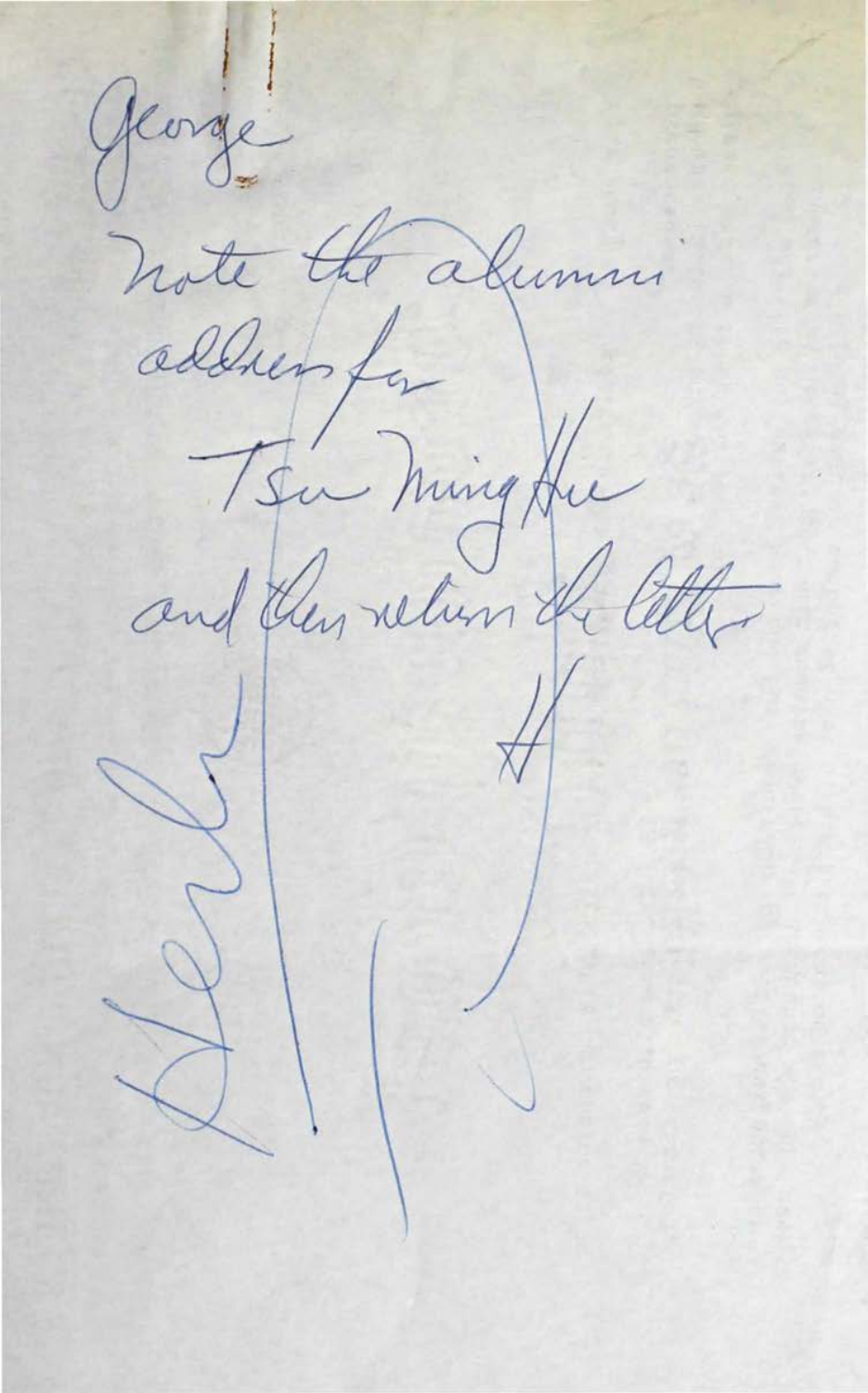Muniah. 2, Prinz-Ludwig-Str.8, Dec.15, 1958 Germany *-rt2\_* 

Dear Mr Farmer, dear Glenn, dear Fraternity Brothers!

*()* 

This is the time to think of all friendonear & far, & so I finally get myself to thank you for your various letters & notes & to answer them. It is always so nice to recieve the NEWS LETTER & to have at least some contact still. I hope everything is fine with you, the IKA Charter & all the Department. I also wish Mr. Mehring's health improved, & he will be allright again. Was very sorry to hear ebout his illness.

Your Notes always still were sent to Frankfurt, but over a year I'm back to Munich, at my above address. So please, if you send anything more, mail it to this address. I thought I told you in a former letter I returned to Munich, now  $1 \frac{1}{2}$  years ago. Here at Munich I'm also working with TV, though in a different field: not anymore youth & women's programs, but sunervising the telerecordings of our station. That is a lot of technical & administrative stuff, watshing that everything is going OK until everything is ready for re-showing. - Since recently we do experiments with the AMPEX tape-recording system too. It is note yet quite as good as we went it & it should be.- the whole thing has to be adjusted to German voltage etc.

TV in Germany is growing steadily, in spite of the fact that we have only one me twork, & all the station contribute to the same program. Also the Program is extended slowly. There is a lot of film shooting for it, as well as live castings, & films we buy. One Sunday afternoons we started with some films  $\mathbf{af}$ the favourite •Fury"-series, that is a great success also in this country. We buy quite a lot of films from the USA.

Would be good to hear some day so out the new things happening at the Deptartment, & the experiments you continue.

In one of your notes you asked for addresses of other IKA members. I don't remember if I gave you that of Mr. Tsu-Ming Hu this

81 Kadoorie Ave. Kawloon, HONG KONG.

He was member of the Den. until 1952, taking his BA in 1951, if I remember well.

Let me wish you all the very best for a Harpy, Successful New Year & all this Holiday Season!

Good luck to you & your work!

Very sincerely yours, (fraternity-sister)

Brigille Reines